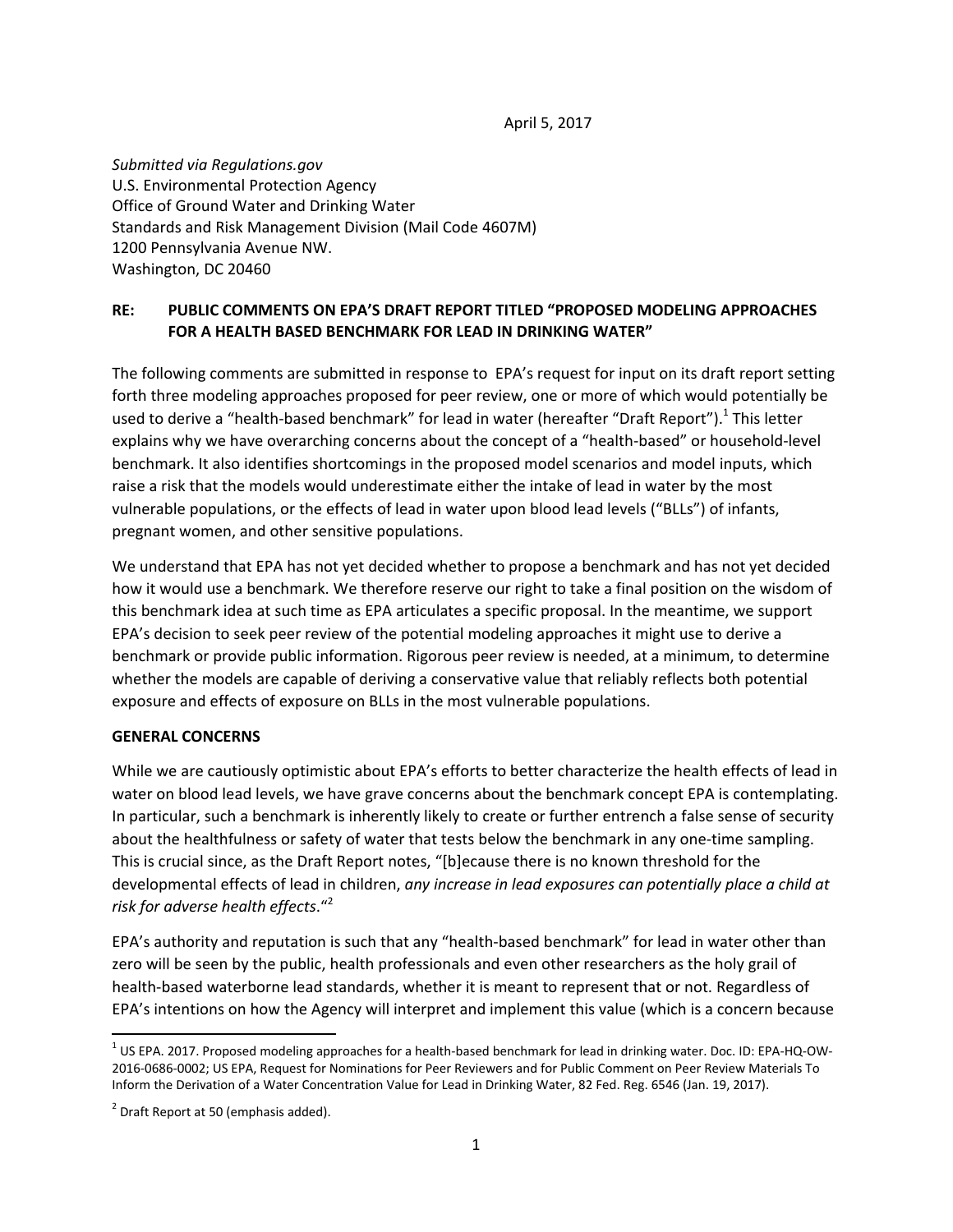EPA's description of how this value might be used is vague), EPA should acknowledge that this benchmark is likely to be misunderstood or misused as a threshold below which exposures to lead are "safe," or require no remedial attention.

This is exacerbated by the fact that EPA has chosen to call the concept a "health‐based benchmark" for lead in water, as opposed to a "household action level" which was recommended by the EPA's National Drinking Water Advisory Council (NDWAC).<sup>3</sup> We understand that EPA is attempting to differentiate the concept of a benchmark derived from estimates of health effects (i.e. increase in BLLs), from the lead action level which is based on what was thought to be feasible in a system using corrosion control.<sup>4</sup> Nonetheless, because there is no known "healthy" level of lead, and health effects have been detected at even very low doses, the term "health‐based" is inherently misleading and ripe for misinterpretation and misapplication.

Indeed, we continue to see this sort of misuse occur even with the lead action level of 15 parts per billion (ppb). Even though EPA acknowledged that the action level was not heath-based, the Centers for Disease Control (CDC) *still* recommends that public health officials disregard water sampling in the homes of lead poisoned children if one-time tap water sampling results are lower than the 15 ppb lead action level and there is no other known source of lead in the home.<sup>5</sup> This has led to a gap in data for a critical direct and chronic exposure pathway for lead which can accumulate in the body over time. It has set into motion a false sense of security, which has needlessly undermined public health investigations and interventions for more than two decades. From speaking with residents in cities across the country, we know that households and schools are using the 15 ppb action level as a (false) measure of the safety of their water, or to evaluate the need for remediation. We therefore strongly urge EPA to drop its use of the word "health" in naming, characterizing or applying any benchmark, and to keep these concerns in mind as it evaluates the potential modeling approaches and the decision whether to propose a benchmark value at all.

### **MODEL SCENARIOS**

### **Lack of consideration for fetal exposures**

It does not appear that consideration is given to deriving a water benchmark that considers fetal exposure. This is a serious concern, given the susceptibility of this overlooked population. Maternal BLLs as low as <1 ug/dL have been associated with a decrease in birth weight and gestational age.<sup>6</sup> At the very least, if EPA is to use one of the models to "provid[e] states, drinking water systems, and the public

 $3$  Draft Report at 7-8.

 $<sup>4</sup>$  Id. at 7.</sup>

 $5$  U.S. Centers for Disease Control and Prevention (CDC). 2002. Managing elevated blood lead levels among young children: Recommendations from the Advisory Committee on Childhood Lead Poisoning Prevention. Atlanta, GA: CDC. Accessed: April 4, 2017, http://www.cdc.gov/nceh/lead/CaseManagement/caseManage\_main.htm. In listing "Common Sources of Lead Exposure to Consider in an Environmental Investigation," (Table 2.3), that document recommends only that investigators consider drinking water samples of 15 ppb or higher. See also CDC, Lead Prevention Tips for water,

https://www.cdc.gov/nceh/lead/tips/water.htm (accessed April 4, 2017) (stating: "You should begin by asking your water authority these questions: 1. Does my water have lead in it above EPA's action level of 15 parts per billion (ppb)? If the answer is no, no action is needed.  $\dots$ ").

 $6$  Rabito, et al., Changes in low levels of lead over the course of pregnancy and the association with birth outcomes, Reprod Toxicol. (Dec. 2014).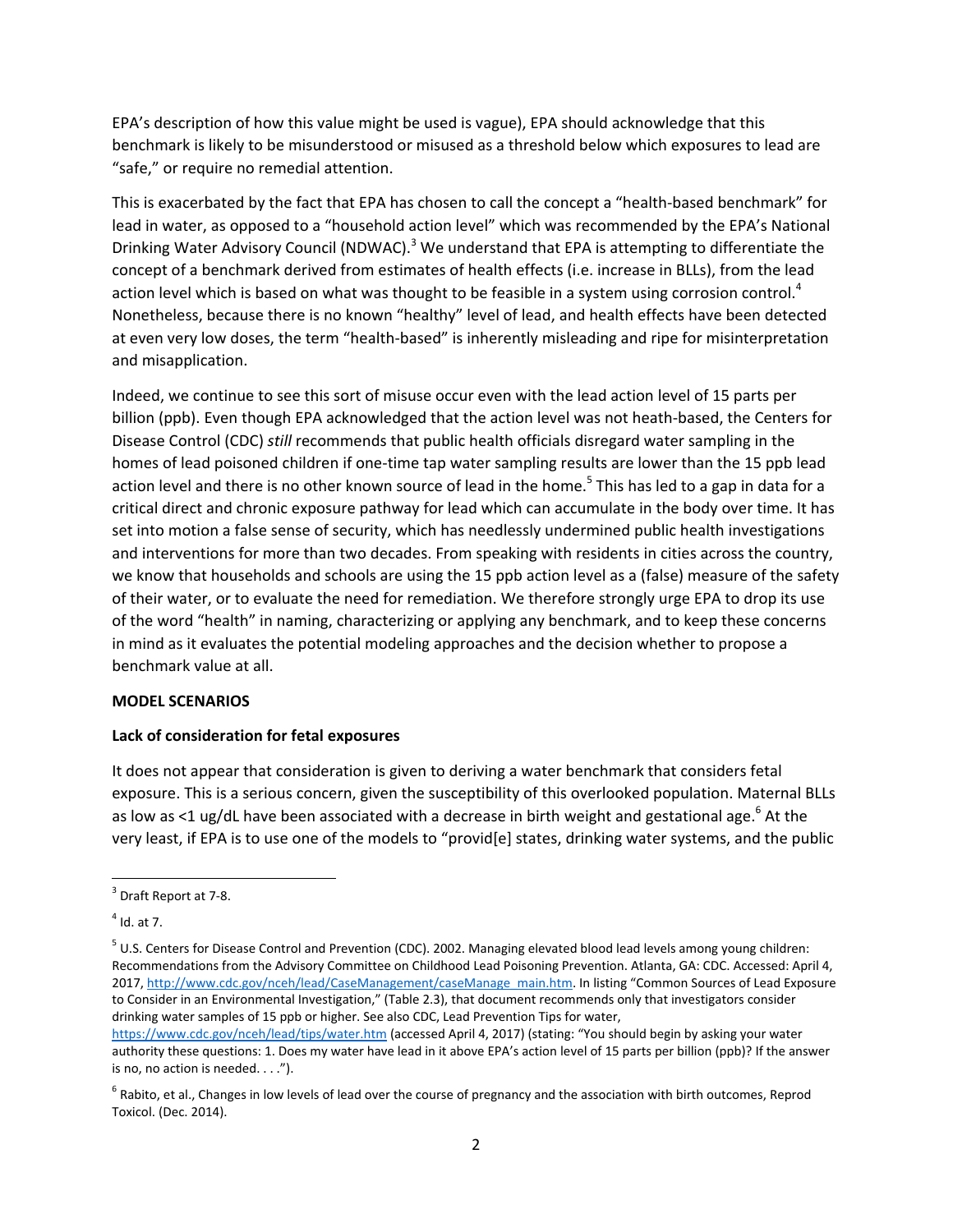with a greater understanding of the potential health implications for vulnerable populations of specific levels of lead in drinking water," as is EPA's stated goal, there should be a disclaimer about the population groups that the model‐derived value may not account for.

### **Lack of consideration for lead intake from cooking**

Exposure to lead from tap water through uptake by cooked food is not considered according to the information presented by EPA in this review. It is unclear whether IEUBK can be modified to consider the accumulation of lead in food through cooking. Food like boiled vegetables, pasta and potatoes can absorb 90% or more of the lead present in water.<sup>7</sup> This may be a weakness in the modeling exercises that could grossly underestimate the effects of lead in water on BLLs. We strongly suggest that any model used incorporate uptake from cooked food. If it does not, there should be a disclaimer about the serious limitation of any resulting benchmark.

# **Lack of consideration for the inherent variability in lead release and water use patterns, and uncertainties about the presence and nature of lead‐bearing plumbing in homes, daycares, and schools**

Research has shown that lead release from any single tap can be so highly variable that: (1) to calculate average lead from one tap to within 20% of the true mean, collection of over 1,200 samples might be necessary, and (2) collecting single samples from consumer taps can falsely suggest that, "a water is safe while repeated measurements can demonstrate extreme hazards."<sup>8</sup>

We struggle to see how associations between lead-in-water measurements and health effects can be derived from existing lead‐in‐water data, which do not capture accurately the concentrations of lead flowing out of consumer taps. If EPA is to proceed with the development of a household‐level (or "health‐based") benchmark, it must first defend the scientific validity of extrapolating estimates of human exposure (and health harm) from data that does not accurately represent actual lead‐in‐water levels and human exposures. Similarly, EPA must also disclose the fact that for many of the lead‐in‐water measurements available, there is a dearth of information about the plumbing in the buildings from which these measurements came, and the highly variable ways by which consumers in these buildings use the water – factors that also influence lead-in-water exposures and health harm.

These limitations are especially relevant to EPA's benchmark concept, since EPA appears to be contemplating applying the benchmark to specific residences following a one-time test involving a single sample. Especially if EPA should continue to characterize the benchmark as "health-based," its application could systematically misinform members of the public and residents in individual households, which could prolong health harms.

 $^7$  Moore M.R., Richards W.N, Sherlock J.G. 1985. Successful abatement of lead exposure from water supplies in the west of Scotland. Environ. Res. 38:67‐76.

 $^8$  Masters, S., J. Parks, A. Atassi, and M. A. Edwards. 2016. Inherent Variability in Lead and Copper Collected During Standardized Sampling. Environ Monit Assess 188:177; Masters, S., J. Parks, A. Atassi, and M. A. Edwards. 2017. Inherent Variability in Lead and Copper Collected During Standardized Sampling [Power Point presentation]. AWWA 2017 International Symposium on Inorganics, Detroit, MI, March 21‐22.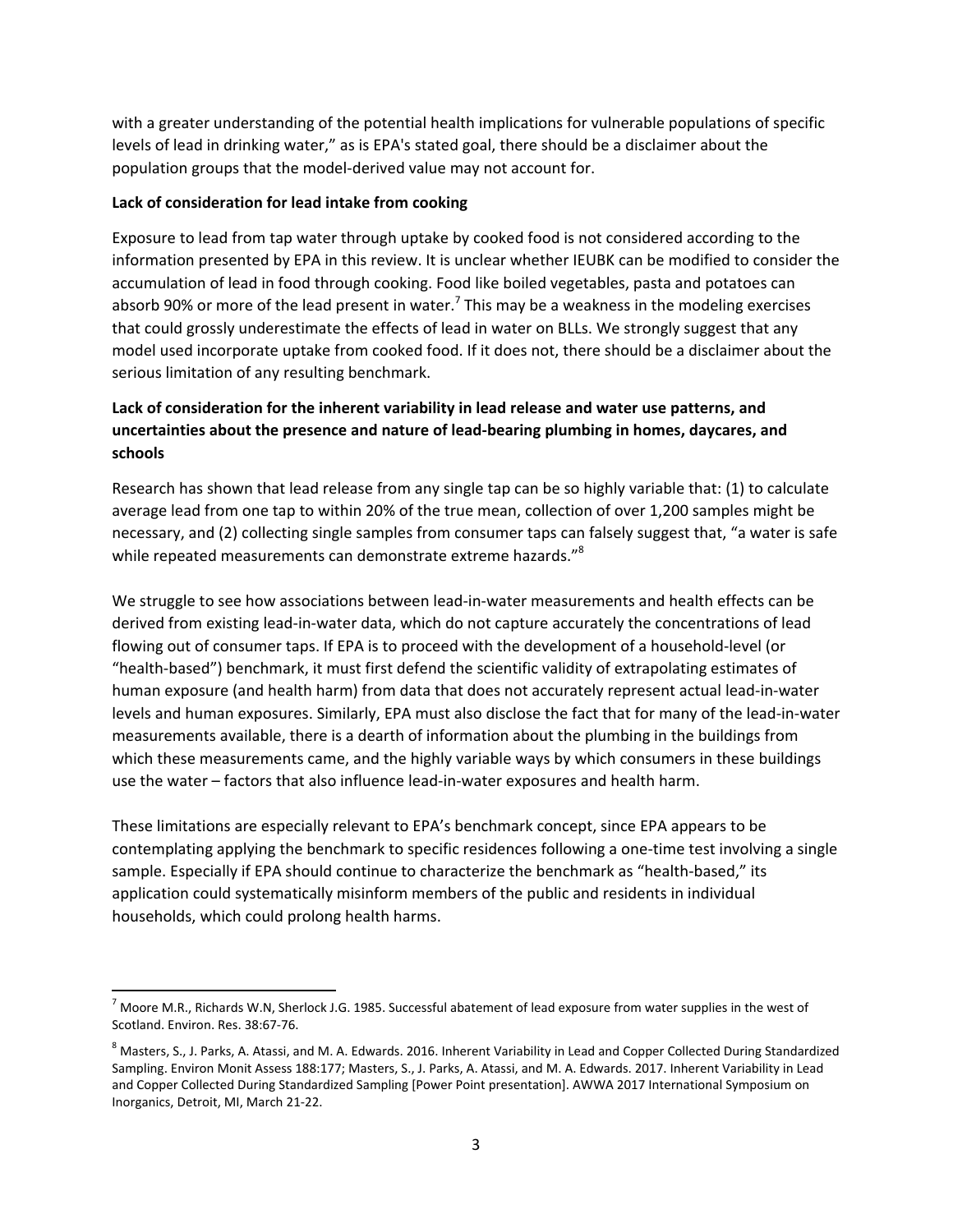#### **MODEL INPUTS**

#### **Drinking water intake parameter for bottle‐fed infants**

Exposure assumptions used for bottle‐fed infants consuming tap water‐reconstituted formula demand particular attention, as infants' high water intake on a body weight basis, and high absorption rate for lead (an estimated 50% of total lead intake for children, compared to an estimated 20% for adults)), makes them very susceptible to water contaminants.<sup>9</sup> About 90% of the diet for infants fed reconstituted formula comes from water.<sup>10</sup> The static intake assumptions used in the proposed models will have a critical influence on estimates of lead exposure, and on the resulting benchmark EPA may define. Water intake values for infants used in the proposed models are lower than both: (a) the World Health Organization's (WHO) default for water intake by bottle-fed infants (0.75 L/day), <sup>11</sup> and (b) EPA's own exposure guidelines which range from 0-1.6 L/day for infants, with a 90<sup>th</sup> percentile of 0.88 L/day, and 95<sup>th</sup> percentile of 1 L/day.<sup>12</sup> Given the considerable influence of drinking water intake on the outcome of this modeling exercise, EPA should obtain higher quality exposure data or otherwise make appropriate adjustments to the assumptions used in the proposed models for bottle‐fed infants.

#### **Consideration of uncertainties**

Uncertainties such as absorption factors, which can be influenced by variables such as disease diagnosis, genetics, nutrition and health care, and the variability of lead leaching and lead‐scale release, do not appear to be addressed. And there is still much uncertainty surrounding the kinetics of lead transfer across the placenta and in breast milk. If this value is to be based on reliable estimates of the effects of waterborne lead on BLLs, we urge the EPA to consider reviewing data from empirical epidemiological or biomonitoring/exposure studies, especially those which consider cumulative impacts of chronic exposures to low-dose waterborne lead. One such study by Ngueta et al (2016) estimated that 1 ug/L of lead in water could increase childhood blood lead levels by 35% after 5 months of exposure.<sup>13</sup> Fertmann et al (2004) estimated that water lead levels as low as 5 ug/L significantly increased BLLs in young women, and that excluding tap water from their daily intake resulted in a 37% drop in BLL.<sup>14</sup> Cal-OEHHA's documentation in support of its Public Health Goal for lead in water for fetuses and infants (0.2

 $9$  Draft Report at 20, citing Triantafylidou, et al. 2012. Lead (Pb) in tap water and in blood: implications for lead exposure in the United States. Critical Reviews in Environmental Science and Technology, 42(13), 1297–1352. https://doi.org/10.1080/10643389.2011.556556.

<sup>&</sup>lt;sup>10</sup> Sherlock J.C., Quinn M.J. 1986. Relationship between blood lead concentrations and dietary lead intake in infants: The Glasgow duplicate diet study 1979‐1980. Food Addit. Contam. 3:167‐176.

<sup>&</sup>lt;sup>11</sup> World Health Organization. 2011. Lead in drinking water: Background document for development of WHO guidelines for drinking‐water quality. WHO/sde/WSH/03.04/09/Rev/1.

<sup>&</sup>lt;sup>12</sup> US EPA. 2011. Exposure Factors Handbook.

 $^{13}$  Ngueta G, Abdous B, Tardiff R, St. Laurent J, Levallois P. 2015. Use of a cumulative exposure index to estimate the impact of tap-water lead concentration on blood lead levels in 1- to 5-year old children (Montreal, Canada). Environ Health Perspect. Advance online publication. DOI: 10.1289/ehp.1409144.

<sup>&</sup>lt;sup>14</sup> Fertmann. et al., Lead exposure by drinking water: an epidemiologial study in Hamburg, Germany.Int J Hyg Environ Health. 2004 Jul;207(3):235‐44.